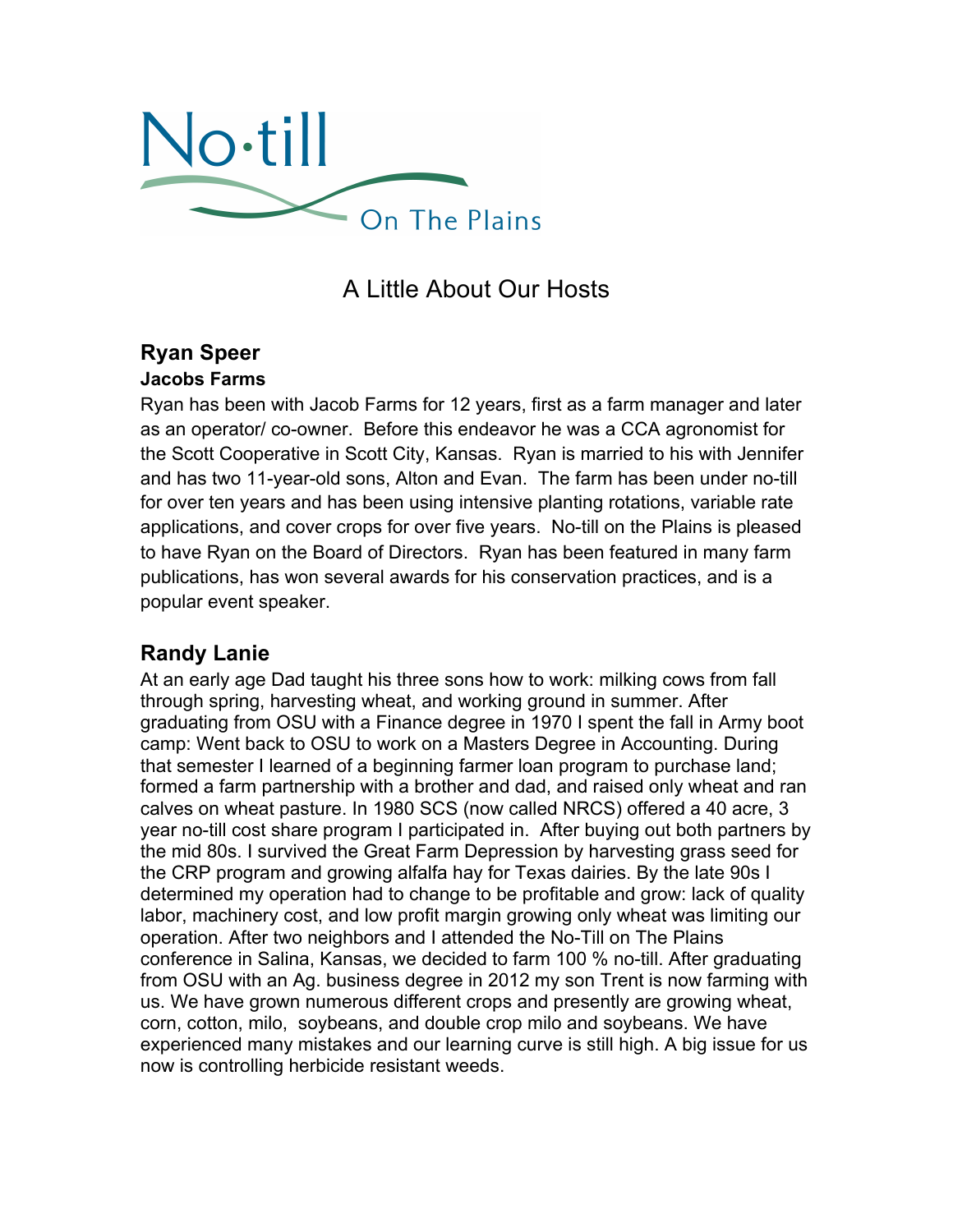#### **Marty Williams**

Marty graduated from Oklahoma State University in the spring of 2004 with a BS in Plant and Soil Sciences with an emphasis in Agronomy. At that time he knew that he wanted to farm full time, yet he was faced with the challenges of acquiring equipment and enough land to support a family. Marty's entire family was conventional tillage, cattle operations. He knew that no-till was the only way to grow an operation that would be sustainable in the long-run. He and his wife Crystal and daughter Ava now farm 3,000 acres of Noble County, Oklahoma land -- of which all is in no-till or is being prepared for no-till. Rotations includes dryland corn, wheat, sorghum, soybeans, canola, and various cover crops. Marty strives to correct soil problems on each farm as the rental agreement will allow. He believes that none of his techniques are ever good enough, and that he can always find more efficient ways to produce a crop. Marty also enjoys building a seed dealership as well as teaching others what he has learned on his farm.

## **Matt Alig**

Matt's operation is in Kingfisher County and consists of about 1000 acres of cropland and 650 acres of grass. He has been using no-till since 1997. He likes to be diversified with livestock and crops but he thinks grazing the crops is much more dependable than trying to make and harvest grain given the extreme weather variability and freeze and hail risk. Matt grazes stocker cattle and also runs sheep. His winter pastures crops consist of triticale, rye, wheat or oats that he typically plants as mixtures. He has also used barley, turnip, rape, radish, rutabaga and winter peas. In the summer he plants milo, haygrazer, sunn hemp and cowpeas for cover, soil health and N fixation. If he has excess cover he grazes it. If he has excess grazing he hays it or puts up silage to use to extend his grass pastures. Matt was a part of OALP class VI.

## **Jimmy Kinder**

Jimmy Kinder is a  $4<sup>th</sup>$  generation full time farmer/rancher from Cotton County Oklahoma about 120 miles southwest of Oklahoma City where soils range from loam to clay and average rainfall should be 30 inches, but has been lower since 2010. His family owns and manages about 5000 acres of cropland and 2000 acres of grass. For the last 34 years, their primary business enterprises have consisted of stocker cattle, wheat, canola, grain sorghum, and sesame. An early adopter of a never-till crop and forage production system in southwest Oklahoma, their success in grazing wheat and harvesting crops has encouraged many producers to change to a no-till production system. Both OSU and The Noble Foundation regularly have research plots and field days at Kinder Farms. Jimmy speaks at numerous producer meetings educating operators about no-till and its numerous economic and environmental benefits. Jimmy is a non-resident fellow at the Noble Foundation. He is a state director for Oklahoma Farm Bureau and a board member of the Oklahoma Dept. of Environmental Quality. He is also a recipient of the OSU Master Agronomist Award in 2009.